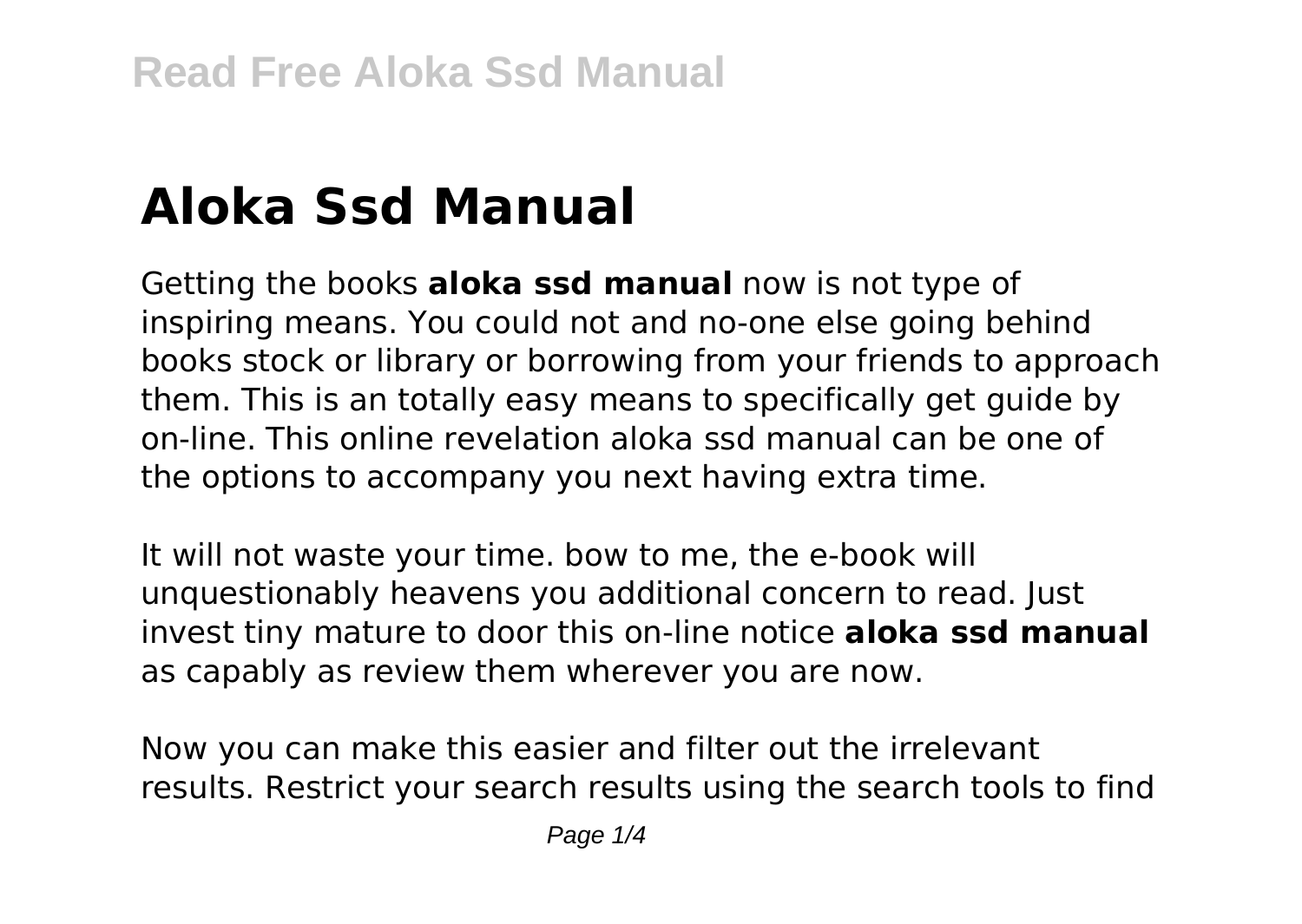only free Google eBooks.

## **Aloka Ssd Manual**

Flight prices: One way per person, based on 2 people travelling on the same booking. Includes admin fee & airport taxes. Additional charges for baggage. Flight prices in external advertising: One way per person, based on 1, 2 or 4 people travelling (as indicated) on the same booking. Includes admin fee & airport taxes.

# **Flights 2020 / 2021 | easyJet.com**

Children's Fairyland Book Festival: Saturday, June 18, 2022, 10 to 4. Meet more than 25 kid-lit authors and illustrators! For more information

#### **Home » Children's Fairyland**

Hotels zur Verfügung gestellt von Booking.com: Diese Preise sind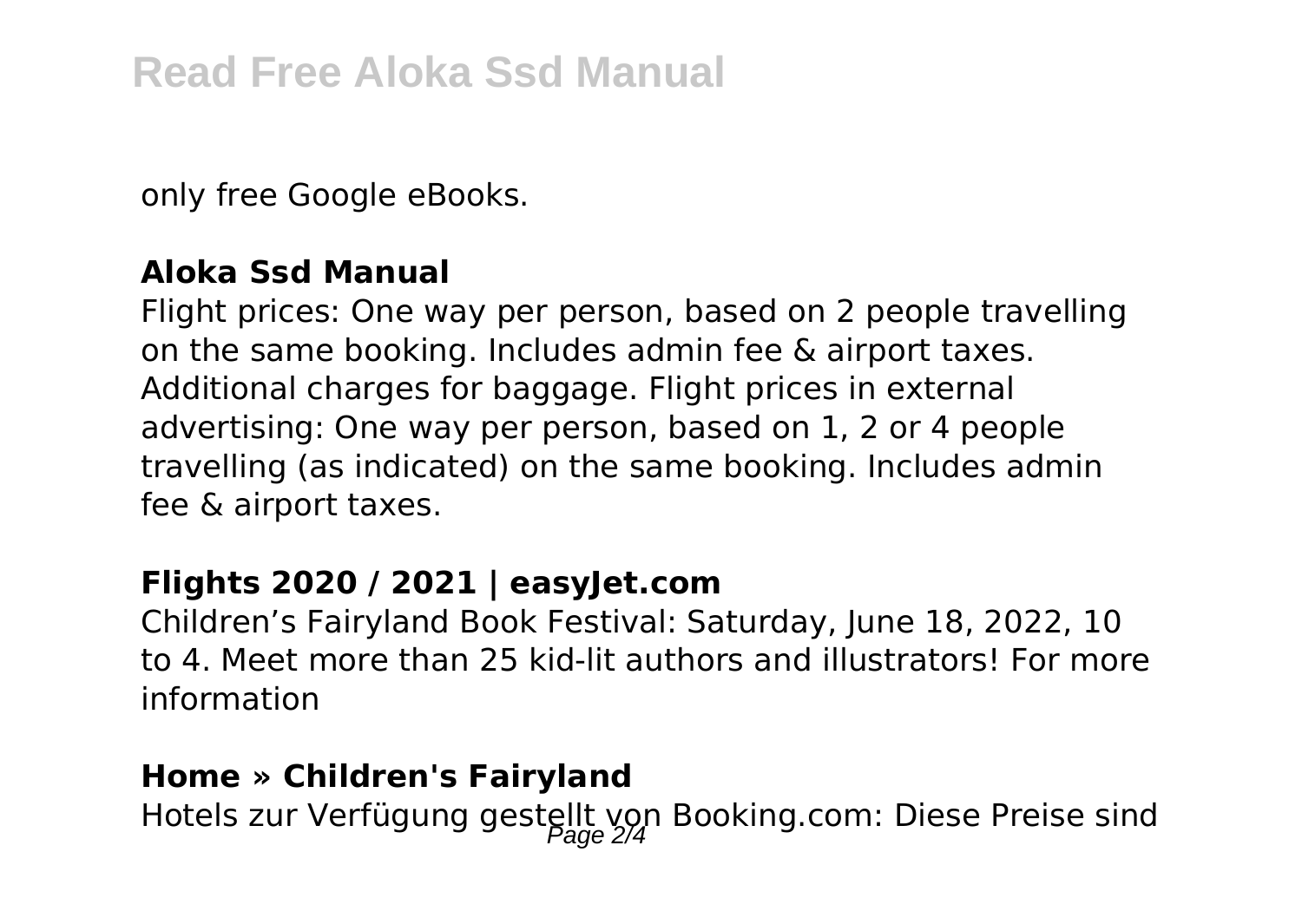abhängig von der Verfügbarkeit, sind nicht erstattungsfähig und haben unterschiedliche Zahlungsbedingungen. Weitere Informationen auf: hotels.easyJet.com. Bis zu 50% Rabatt: Diese Angebote haben eine begrenzte Verfügbarkeit und unterschiedliche Zahlungsbestimmungen.

# **easyJet: Günstige Flüge, Hotels und Mietwagen direkt buchen**

Password requirements: 6 to 30 characters long; ASCII characters only (characters found on a standard US keyboard); must contain at least 4 different symbols;

# **Join LiveJournal**

Expatica is the international community's online home away from home. A must-read for English-speaking expatriates and internationals across Europe, Expatica provides a tailored local news service and essential information on living, working, and